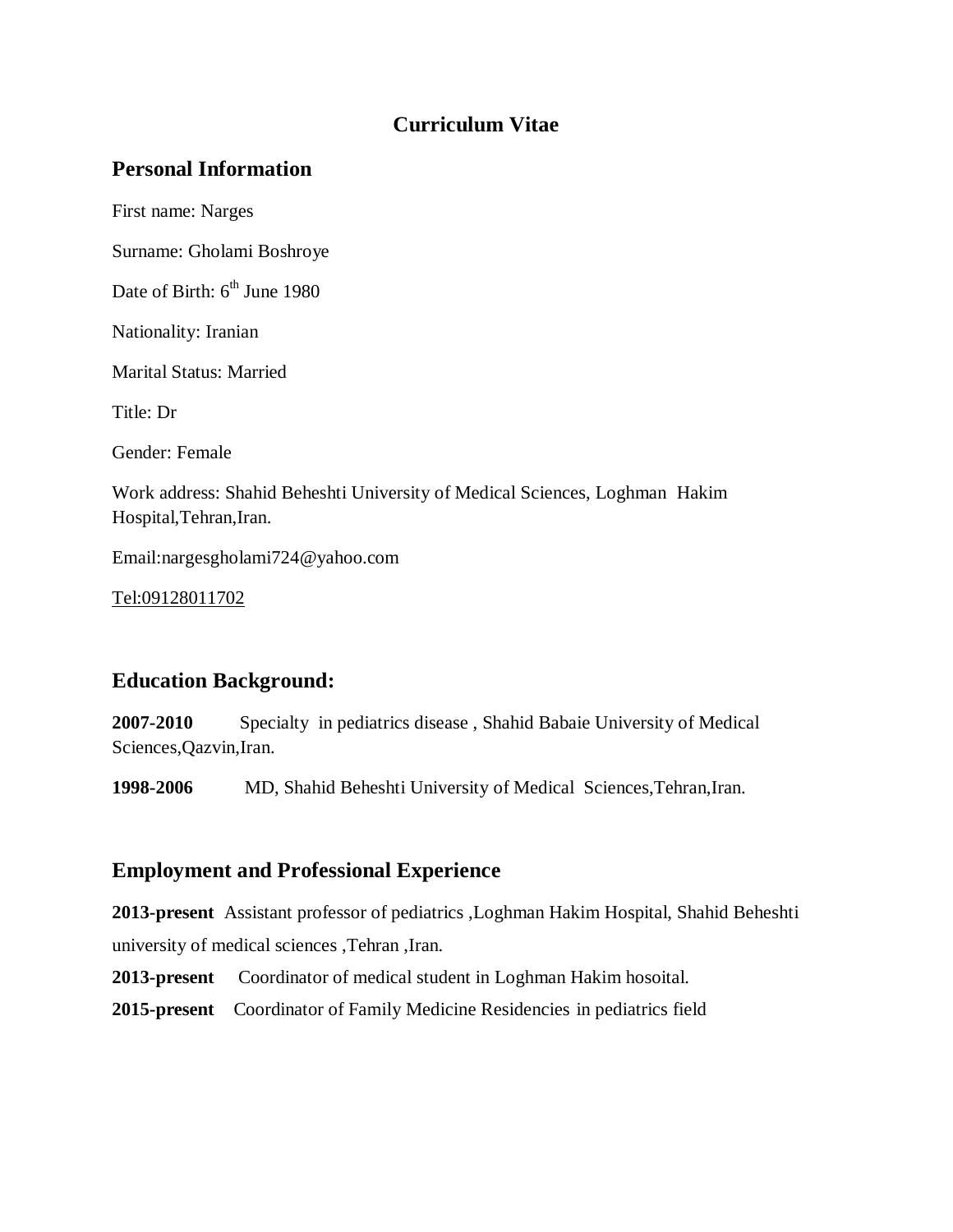## **Publication**

2016 Evaluation of drug –induced apnea in children admitted in Loghman Hakim Hospital in 2012- 2013.Iranian child neurology. In reviewed

2016 The Effect of Different Heparin Solutions Volume Upon Blood Gas Analysis. Iranian Red Crescent Medical Journal. (Acceptance)

2016 **[Narges Gholami](http://ircmj.com/?page=search&article_author_fname=Narges&article_author_mname=&article_author_lname=Gholami&do_search=1&type=authors)** Pericardial Effusion in Langerhans Cell Histiocytosis: A Case Report. Iranian Red Crescent Medical Journal. 18(6): e25604.

2014 Dementia (Book) M,Zare. **N,Gholami**.S,Iman zade

2014 Melatonin's Effect in Febrile Seizures and Epilepsy. Iran J Child Neurol. 2014 Summer; 8(3): 24–29.

2007 Effect of low-level helium-neon laser therapy on histological and ultrastructural features of immobilized rabbit articular cartilage -Journal photochemistry and photobiology-Biology 87-2007-page 81-87

## **Theses Supervision**

2016 Comparing the effect of different doses of clofibrate plus phototherapy in level of bilirubin in term newborns

#### **Conference,Congress,Seminar Presentation**

Scorpion Stings Breast milk feeding [Osteomyelitis](https://www.google.com/url?sa=t&rct=j&q=&esrc=s&source=web&cd=1&cad=rja&uact=8&ved=0ahUKEwi2yOvZ3tDOAhUCVRQKHdXdCCgQFggcMAA&url=https%3A%2F%2Fen.wikipedia.org%2Fwiki%2FOsteomyelitis&usg=AFQjCNFZHvWzDPfDe1aR7OrJ96jTw9L-Ow&sig2=zD3NN50ULjBr5lyCVBYi-g&bvm=bv.129759880,d.d24) in children

Pesticide poisoning

Melatonin

Feeding in preterm